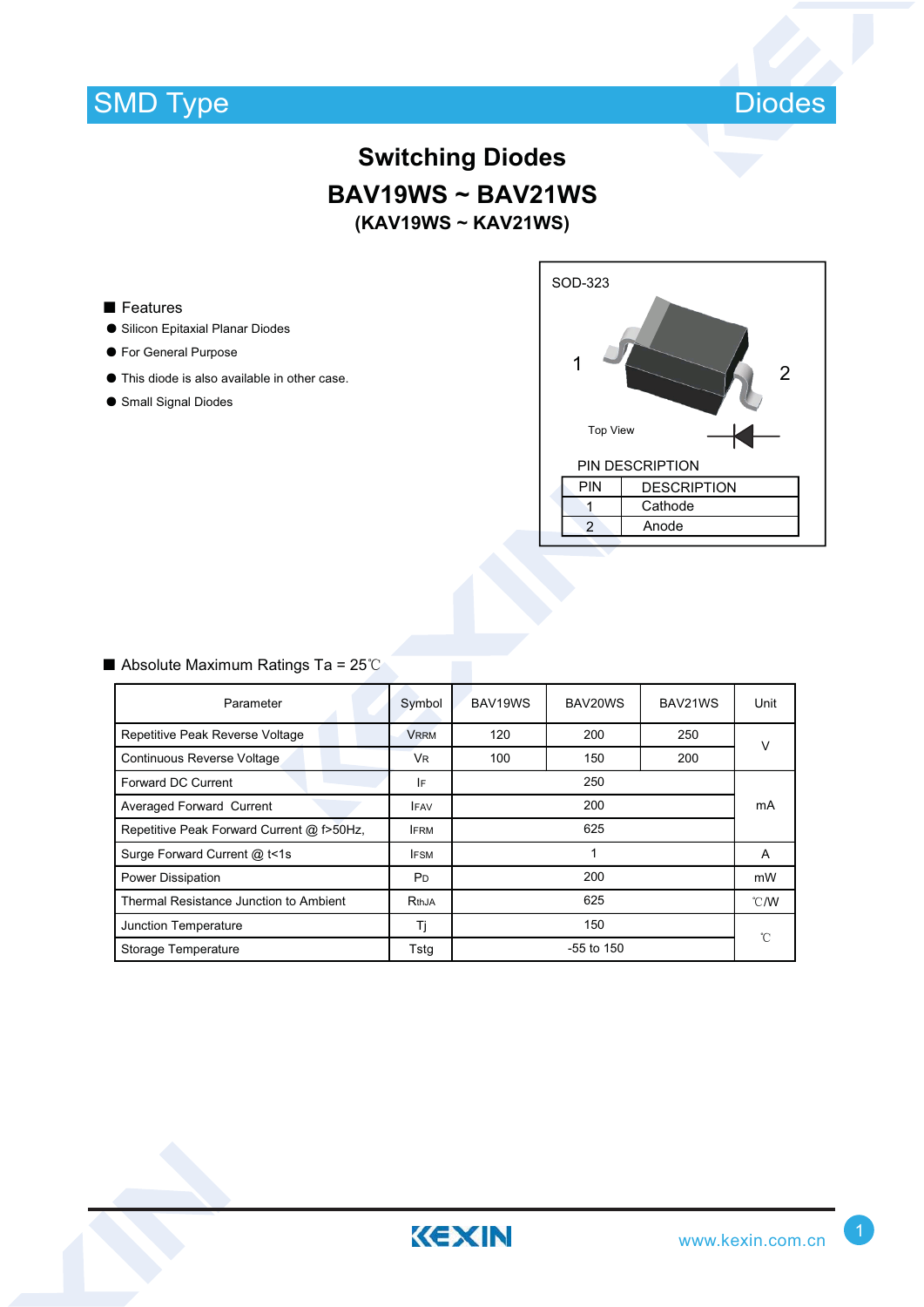

## **Switching Diodes BAV19WS ~ BAV21WS (KAV19WS ~ KAV21WS)**

Electrical Characteristics Ta =  $25^{\circ}$ C

| Parameter                         |         | Symbol    | <b>Test Conditions</b>              | Min | Typ | Max  | Unit   |
|-----------------------------------|---------|-----------|-------------------------------------|-----|-----|------|--------|
| Reverse breakdown voltage         | BAV19WS | V(BR)     | $IR = 1mA$                          | 120 |     |      |        |
|                                   | BAV20WS |           |                                     | 200 |     |      |        |
|                                   | BAV21WS |           |                                     | 250 |     |      | $\vee$ |
| Forward voltage                   |         | <b>VF</b> | $IF = 100$ mA                       |     |     | 1    |        |
|                                   |         |           | $IF = 200 \text{ mA}$               |     |     | 1.25 |        |
| Reverse voltage leakage current   | BAV19WS | lR.       | <b>VR=100V</b>                      |     |     | 100  | nA     |
|                                   | BAV19WS |           | VR=100V, TJ=100°C                   |     |     | 15   | uA     |
|                                   | BAV20WS |           | <b>VR=150V</b>                      |     |     | 100  | nA     |
|                                   | BAV20WS |           | VR=150V, TJ=100°C                   |     |     | 15   | uA     |
|                                   | BAV21WS |           | <b>VR=200V</b>                      |     |     | 100  | nA     |
|                                   | BAV21WS |           | VR=200V, TJ=100°C                   |     |     | 15   | uA     |
| <b>Dynamic Forward Resistance</b> |         | rf        | $IF = 10 mA$                        |     | 5   |      | Ω      |
| Reverse Recovery Time             |         | trr       | $IF=IR=30mA, Irr=3mA,RL=100m\Omega$ |     |     | 50   | ns     |
| Diode capacitance                 |         | CD.       | VR=0V, f=1MHz                       |     | 1.5 |      | рF     |

#### ■ Marking

| חר      | BAV19WS | BAV20WS | BAV21WS |
|---------|---------|---------|---------|
| Marking | A8      | Α9      | АА      |

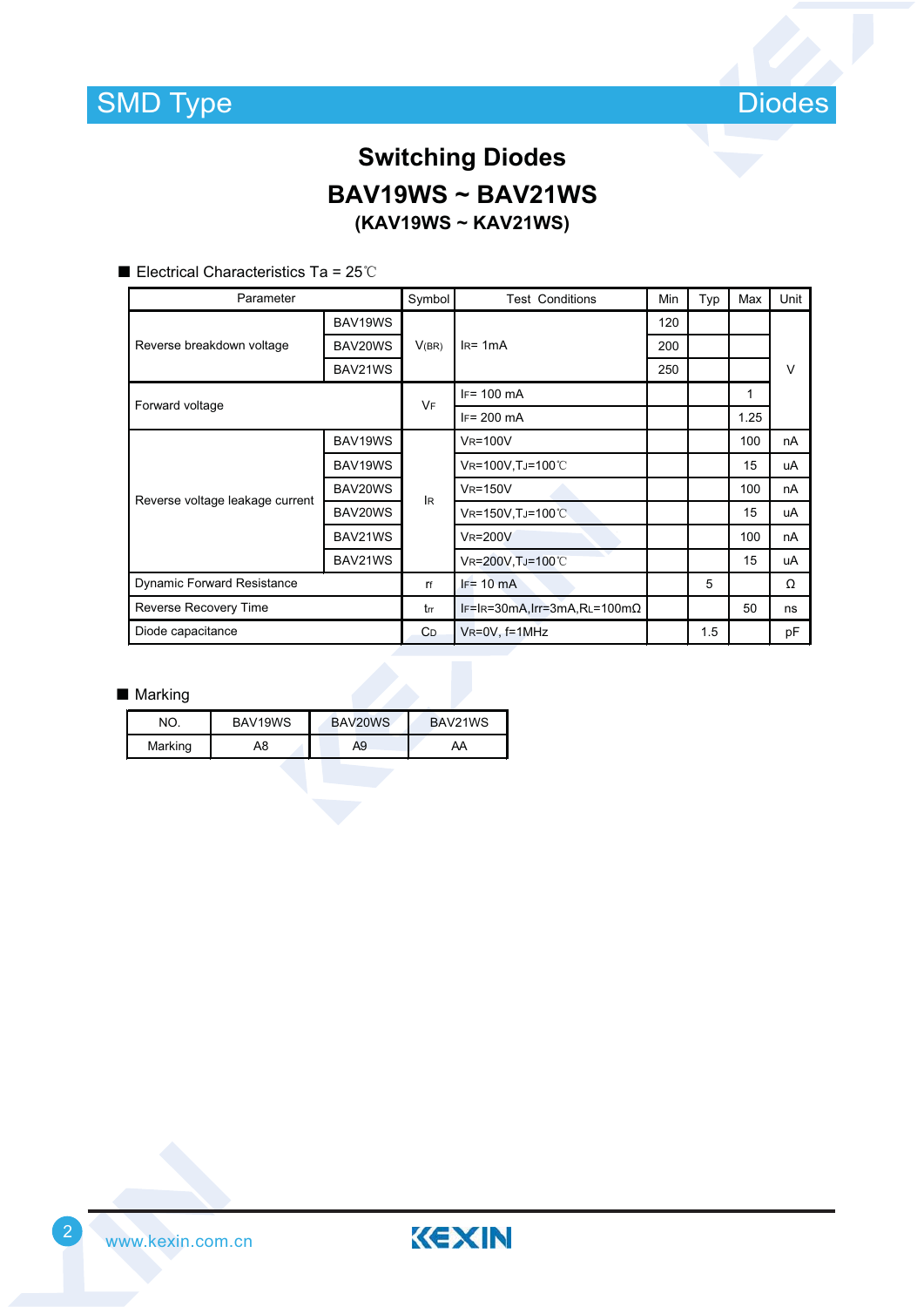

### **Switching Diodes BAV19WS ~ BAV21WS (KAV19WS ~ KAV21WS)**

KEXIN

### ■ Typical Characterisitics



Fig. 1 - Forward Current vs. Forward Voltage



Fig. 2 - Admissible Forward Current vs. Ambient Temperature



Fig. 5 - Leakage Current vs. Junction Temperature Fig. 6 - Capacitance vs. Reverse Voltage



Fig. 3 - Admissible Power Dissipation vs. Ambient Temperature



Fig. 4 - Dynamic Forward Resistance vs. Forward Current